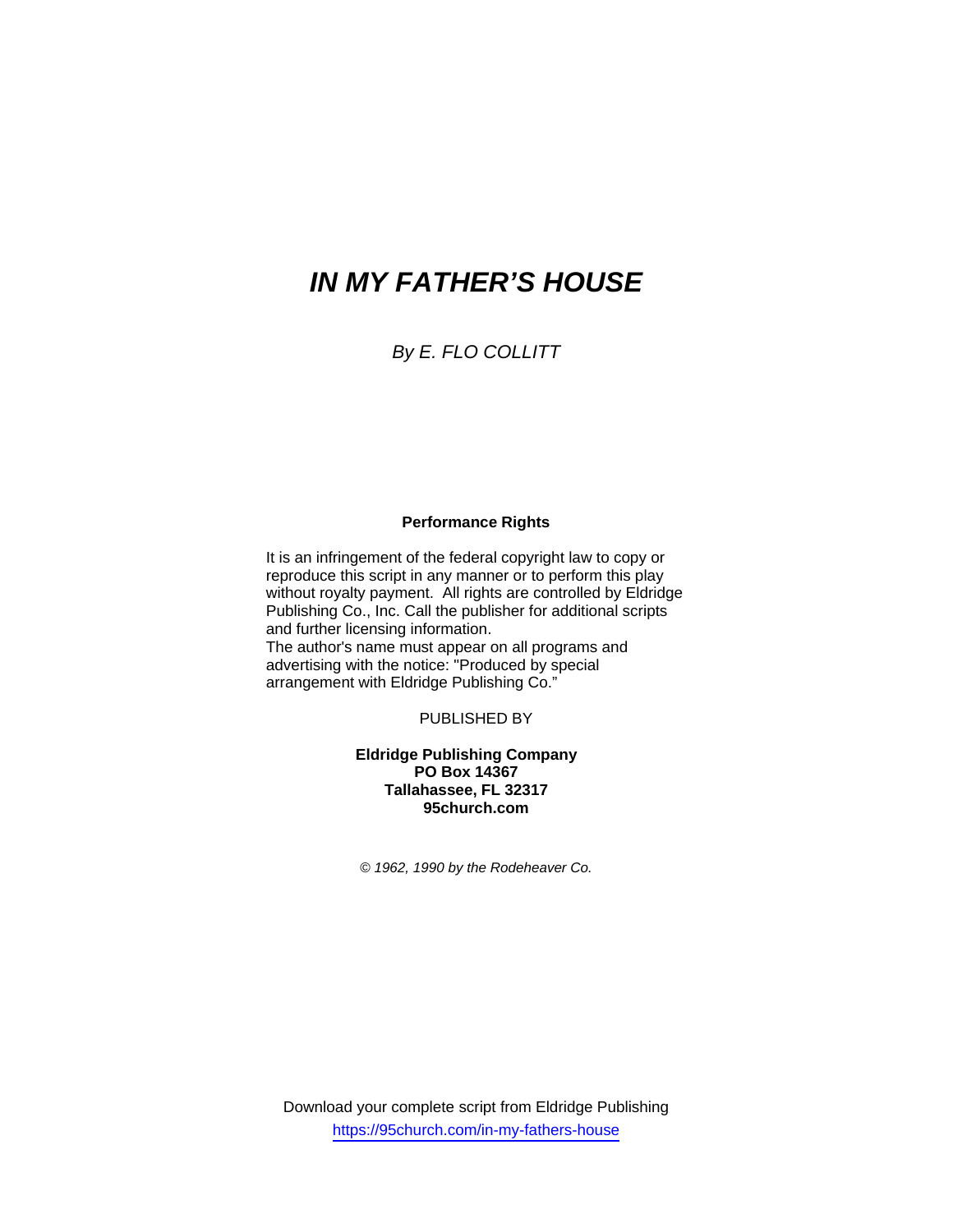#### **STORY OF THE PLAY**

 A Christ-centered Christmas play for the entire Sunday School, depicting a modern day family's preparation for celebration and the amazing things that happen when Christmas is transformed into CHRISTmas.

 The activities and attitudes of the Moore family and their hired help make for laughter and tears, and a message not soon to be forgotten. Dave Moore is home for the holidays having given up a successful army career overseas for a "new line of work." Progressive Mr. and Mrs. Moore have built "air-castles" as to what fabulous-paying job this might be until David explains that he is going to be a preacher. Deflated but for the moment, Mrs. Moore, in her determination to keep the social wheel in motion, returns with vigor to oversee everything and everybody.

 But Dianne, Dave's socialite sister, sees a difference in Dave. She sides with him and demands that he have a opportunity to give a reason for his decision. This he does a dramatic story of life and death, and a new life which ended forever his Christmases without Christ.

 The "Come-to-Life-Christmas-Cards" with their cheery greetings are a unique way to include children, along with Little Bess, in this moving Christmas Play.

#### **SETTING**

This one-act play takes place in the living room of the Moore family just prior to Christmas. The room should be nicely furnished with several chairs, footstool, lamp, sofa, small table, telephone, Christmas tree with lights, and Bible.

**TIME:** Approximately 60 minutes.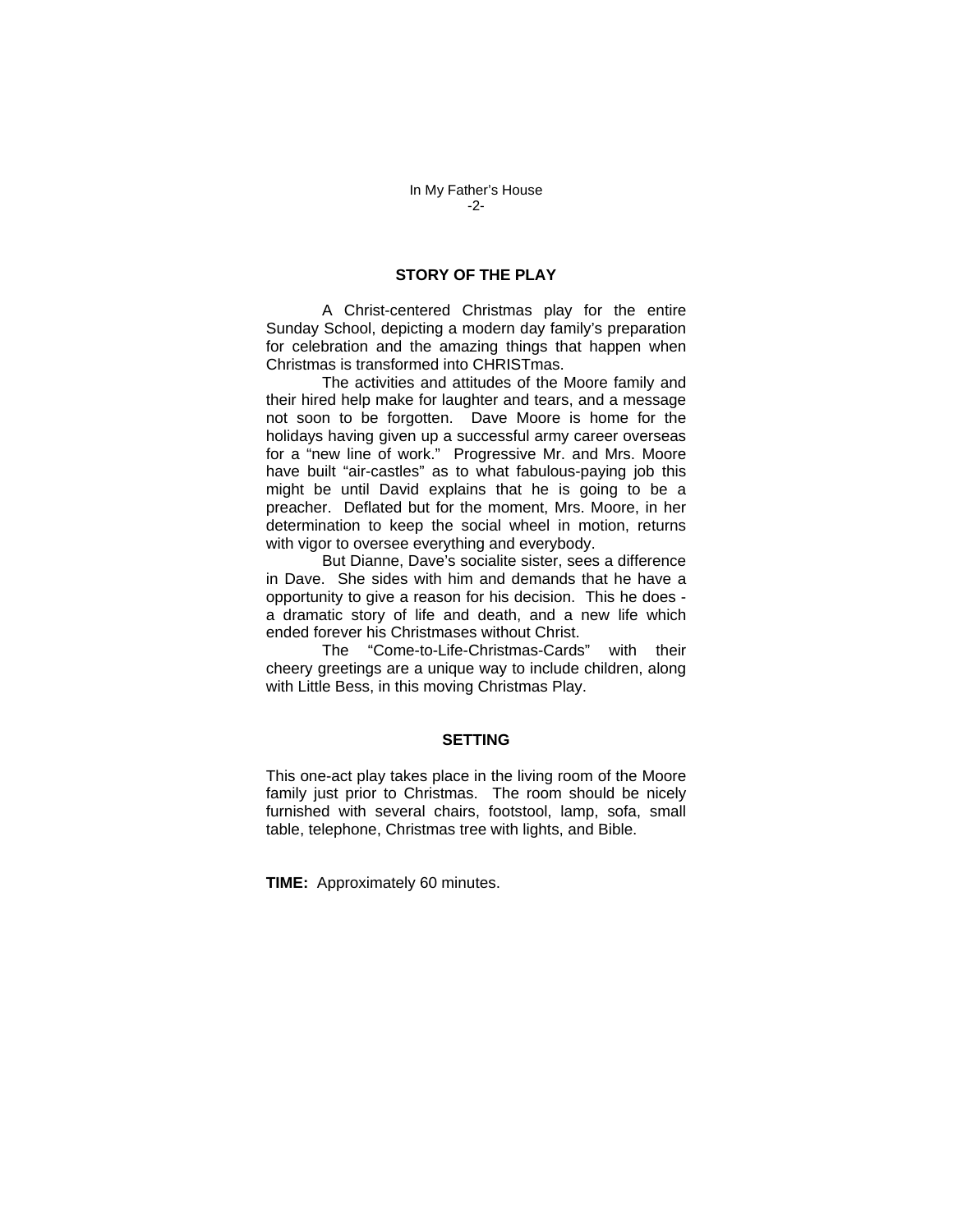## **CAST OF CHARACTERS**

*(5 m, 7 w, 1 girl, 10 children, extras, doubling possible)* 

**DAVID MOORE:** The son, who has given up a successful army career for a "new line of work."

**DIANNE MOORE:** The daughter, determined, yet sympathetic.

**MARY MOORE:** The mother, progressive, but it's-all-somuch trouble type.

**JOHN MOORE:** The father, successful, busy, bothered.

**LOUELLA LIVINGSTON:** The grandmother, wholly devoted to her family and the Lord.

**KATIE COLEMAN:** The maid, a sweet Christian woman with a brogue. *(Can double as Marilyn White.)*

**HERMAN HOOPER:** Handyman who tries to keep one step ahead. *(Can double as Pastor Loran.)*

**LITTLE BESS:** Daughter of an unfortunate but fine Christian family.

**MARILYN WHITE:** Young woman supervisor at the Mission; no lines but sings two songs.

**DICK (RIC) ANDERSON:** Young minister in charge of the Mission; works as a courier during the day.

**PASTOR LORAN:** Pastor of the church that sponsors the Mission.

**JERRY:** Old friend of Dave and Dianne.

**JOAN:** Another.

**JEAN:** Another.

**THE CAROLERS:** Young people from the Mission.

**THE CHILDREN:** Ten children for the seven Christmas scenes depicting "SEASON'S GREETINGS."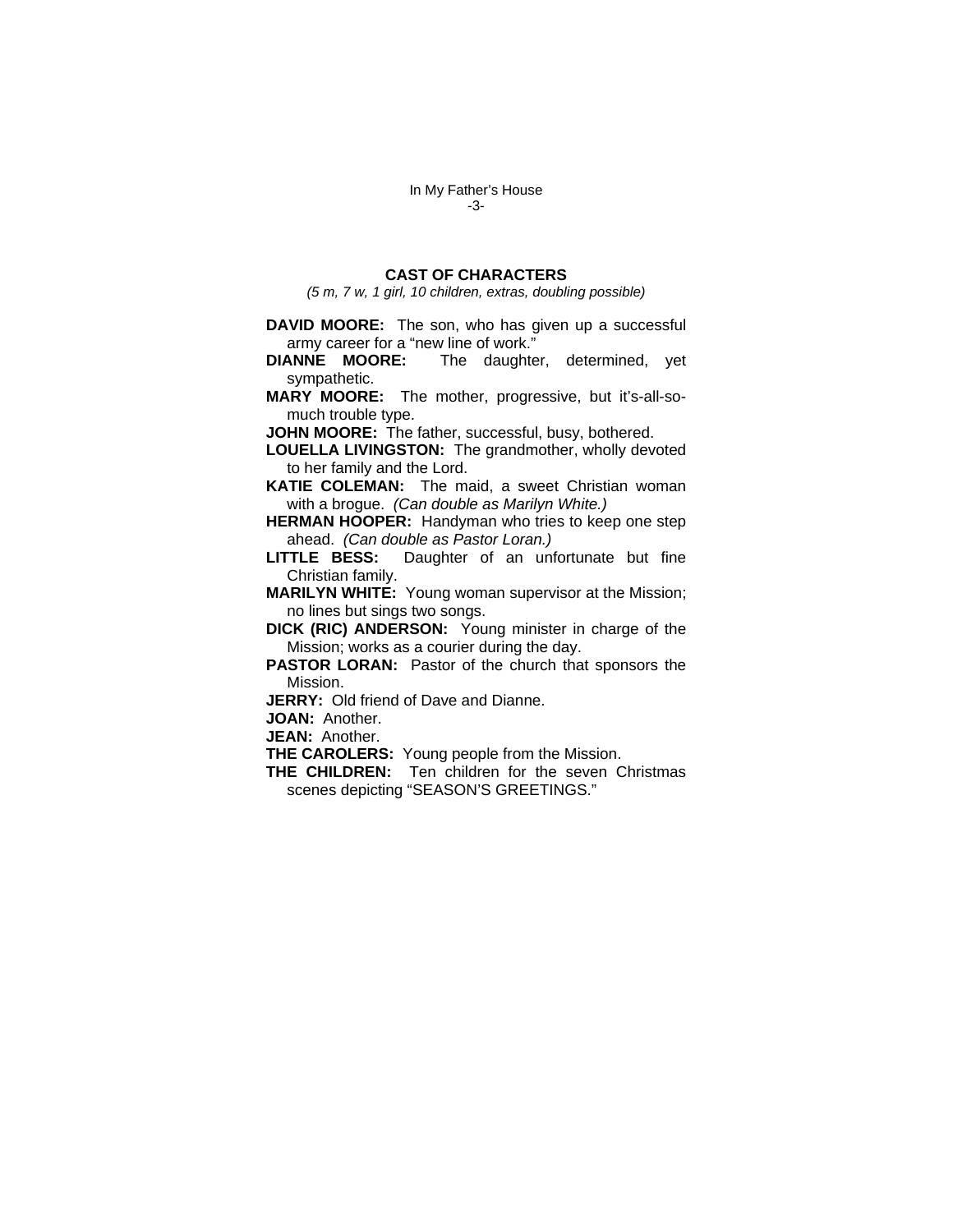#### **COSTUMES AND PROPERTIES**

 Modern day dress may be used by all. Suggestions are given as new characters are introduced. Hand props include packages for Dianne, overnight letter, pencil and clipboard for Courier; dollar for Dad; Christmas cards for Bess; overnight bag and handkerchief for Grandma; song books for chorus; coat for Dianne.

To make "Come-to-Life" Christmas Cards begin with 6 pieces *(1 green, 1 red, 4 white.)* medium weight poster cardboard, approximately 22" x 28", and 11 yards 3/4" strong, red ribbon. Cut ribbon into 2 1/2 foot lengths. Fasten ribbon securely in place on "inside" of cardboard, for shoulder straps. On the other side of cardboard make attractive Christmas Cards as follows:

- **CARD No. 1** Draw design of door on red cardboard, fasten a large Styrofoam cane, sprigs of pine and ribbon. Boy dressed in snow clothes carries a large Christmas cane to complete the picture.
- **CARD No. 2**  Cut a large bell out of brightly designed foil Christmas paper. Paste on white cardboard with a few holly leaves. This is worn by a little girl carrying a silvertone bell to "accompany" herself as she sings.
- **CARD No. 3** On the green cardboard paste large white snowflakes, write an artistic "Season's Greetings," and add much glitter. The child carries a large sparkling snowflake to portray action of poem.
- **CARD No. 4** White cardboard trimmed in gold paint has one large green holly wreath topped by a big red ribbon bow. The two children each carry a holly wreath, but only one wears the card, while the other stays closely in front of him.
- **CARD No 5** This greeting is portrayed, not in picture, but in pantomime. Three angels dressed in white gowns and tinsel raise hands of blessing as "Silent Night" is softly played by the instrumentalist of your choice.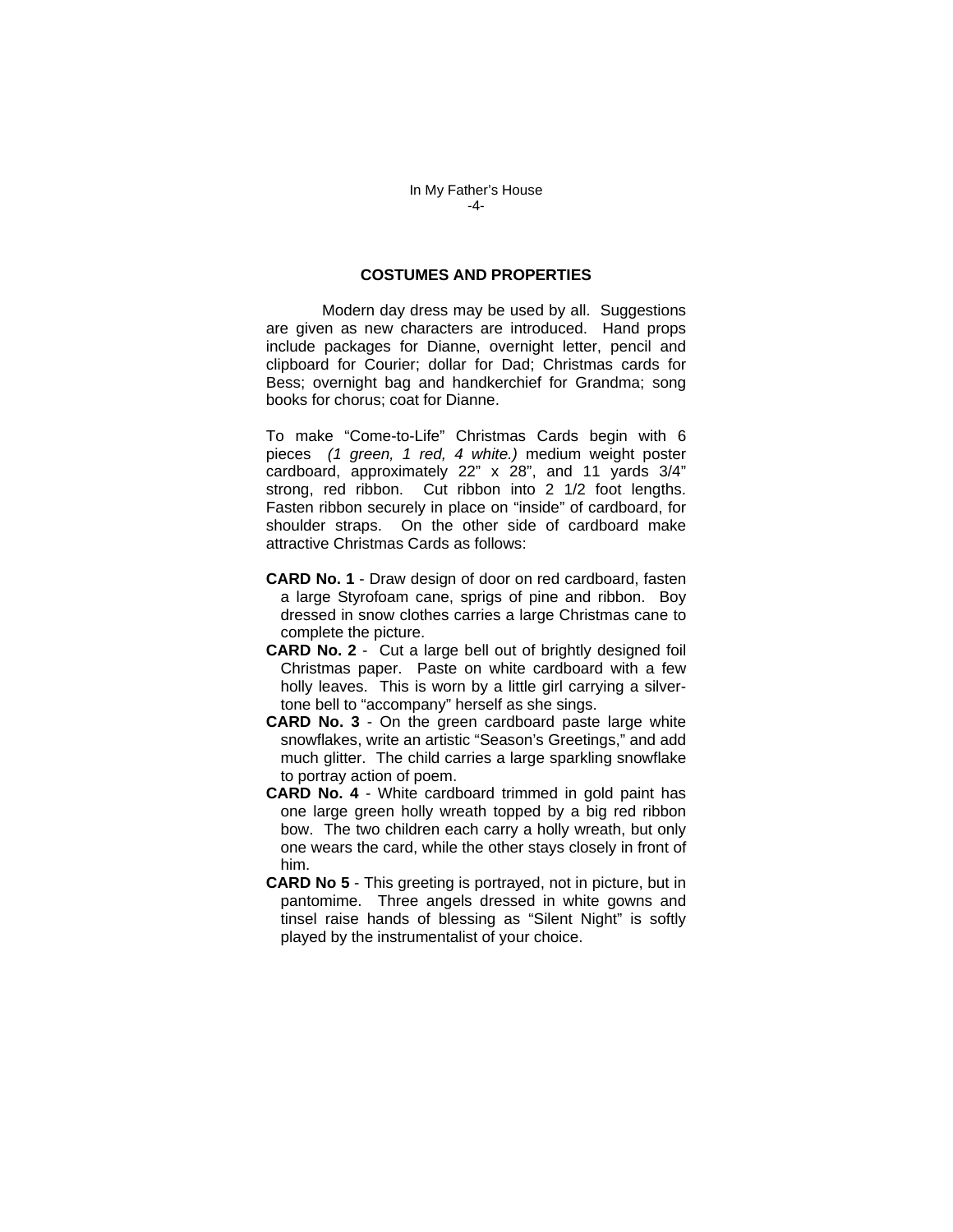In My Father's House -5-

- **CARD No. 6** On white cardboard paste or staple red crepe paper to form a "brick" fireplace. Color in the fire, and add three little stockings. The little girl wearing this wish is dressed in bright red pajamas, and wears a big Christmas stocking around her neck. In the stocking is a rag doll.
- **CARD No. 7** Cover white cardboard with flannelgraph background used for the nativity scene. Carefully staple in place against this stable scene, the figures of Mary, Joseph, Manger, Baby, and a kneeling Shepherd with a Lamb. The boy wearing this greeting is followed by a boy dressed as a shepherd carrying a toy lamb, and a boy dressed as a wise man carrying a gift.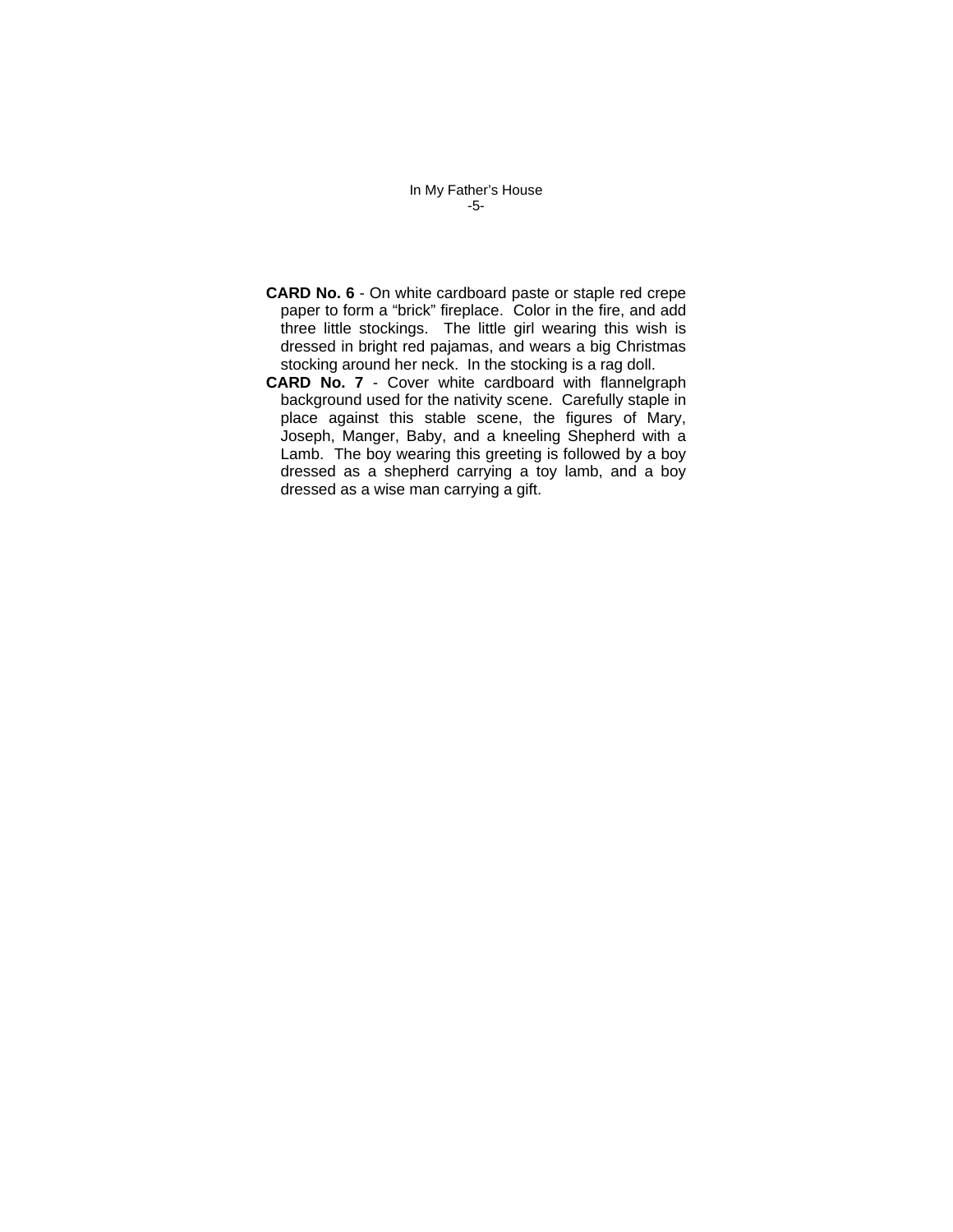#### **Scene 1**

*(AT RISE: Soft LIGHT of dawn. DAVE, wearing army trousers, attractive shirt, enters briskly carrying his Bible. He turns on reading lamp, sits in big chair, bows head in silent prayer, then opening his Bible, reads. MRS. MOORE enters wearing house coat, slippers. She yawns sleepily, sits down lazily.)* 

- MOTHER: Sonny! You are up so early this morning! Are you ill?
- FATHER: *(Enters wearing robe.)* Who is ill? I saw the light! 6:30! Then I remembered - Dave came home last night! Home for Christmas! We're glad to see you, Son! *(Goes to DAVE, slaps him on shoulder.)* But are you all right? *(Puts hand on DAVE'S head tilting it back until he can look in Dave's face.)* You're looking fine, Son, fine, but something must be the matter with you to get up this early. Never thought I'd live to see it! And something must be the matter with you to quit that good job in the Army. *(Paces floor.)* Just like that, you're through, you quit and come home! What's behind all this, Son, what … ?
- DAVE: *(Grins, closes Bible, lays it on stand. MOTHER reaches over and picks it up.)* Now, Dad, you'd better give me a chance to answer one thing at a time, you see -
- MOTHER: *(Interrupting.)* A BIBLE! David! You have been reading a Bible? Really, really! I can't quite understand! You get up early, you read a Bible …
- DAVE: There you have the answer, Mother. I got up early in order to read my Bible. I've found this to be an ideal time to -
- FATHER: *(Interrupting.)* Uh-h-h, David, you wrote about this new line of work you're going into. Must be a fine paying job to induce you to drop your rank in the army. *(Sits in chair.)*